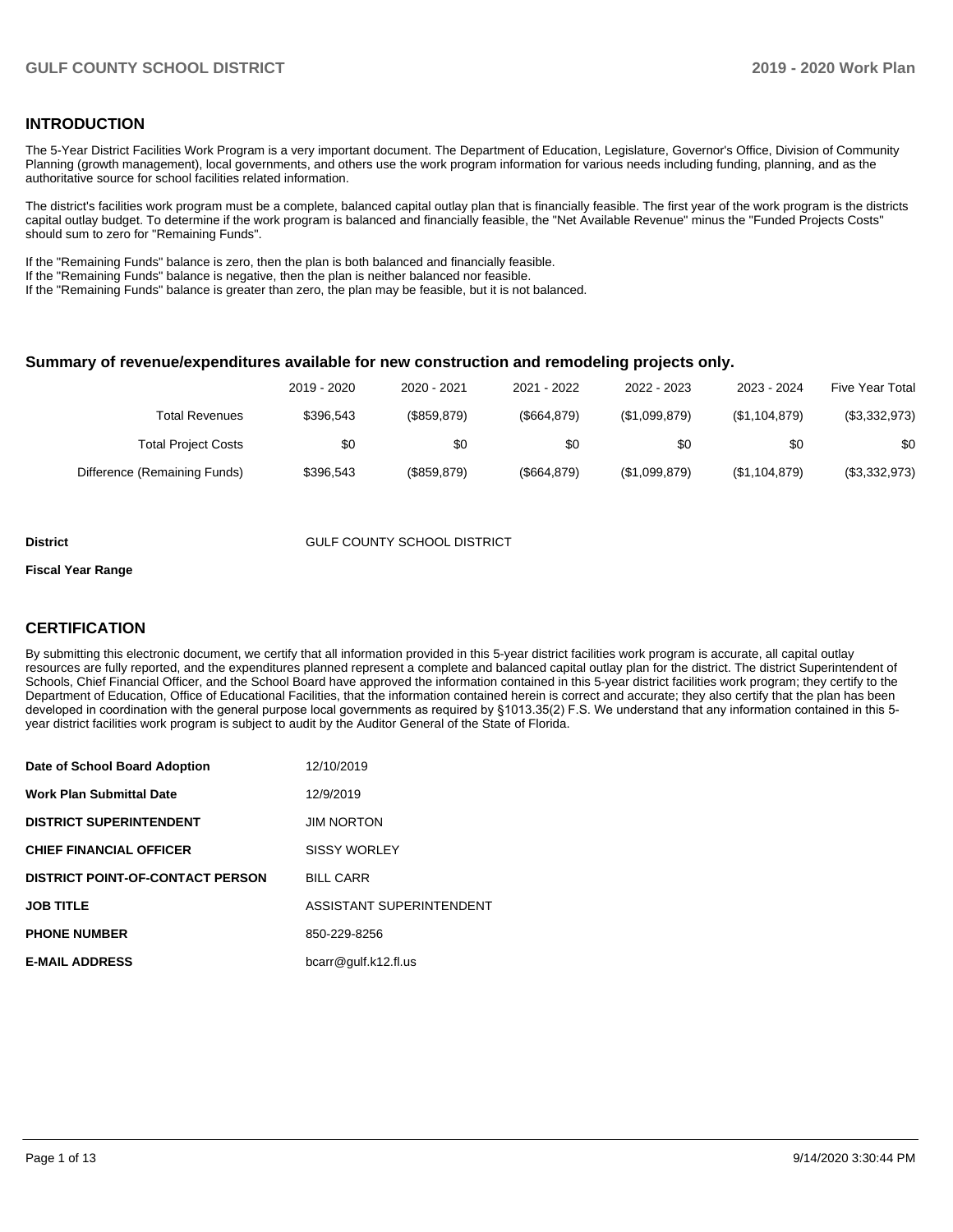# **Expenditures**

#### **Expenditure for Maintenance, Repair and Renovation from 1.50-Mills and PECO**

Annually, prior to the adoption of the district school budget, each school board must prepare a tentative district facilities work program that includes a schedule of major repair and renovation projects necessary to maintain the educational and ancillary facilities of the district.

| Item                                                                                                                                                                                      | $2019 - 2020$<br><b>Actual Budget</b> | 2020 - 2021<br>Projected | 2021 - 2022<br>Projected | 2022 - 2023<br>Projected | 2023 - 2024<br>Projected | <b>Total</b> |
|-------------------------------------------------------------------------------------------------------------------------------------------------------------------------------------------|---------------------------------------|--------------------------|--------------------------|--------------------------|--------------------------|--------------|
| <b>HVAC</b>                                                                                                                                                                               | \$1,048,176                           | \$45,000                 | \$40,000                 | \$250,000                | \$250,000                | \$1,633,176  |
| Locations: DISTRICT ADMINISTRATIVE OFFICES, GULF ADULT SCHOOL, PORT SAINT JOE ELEMENTARY, PORT SAINT JOE JUNIOR SENIOR<br>HIGH, WEWAHITCHKA ELEMENTARY, WEWAHITCHKA JUNIOR SENIOR HIGH    |                                       |                          |                          |                          |                          |              |
| Flooring                                                                                                                                                                                  | \$64,098                              | \$50,000                 | \$50,000                 | \$50,000                 | \$50,000                 | \$264,098    |
| DISTRICT ADMINISTRATIVE OFFICES, GULF ADULT SCHOOL, PORT SAINT JOE ELEMENTARY, PORT SAINT JOE JUNIOR SENIOR<br>Locations:<br>HIGH, WEWAHITCHKA ELEMENTARY, WEWAHITCHKA JUNIOR SENIOR HIGH |                                       |                          |                          |                          |                          |              |
| Roofing                                                                                                                                                                                   | \$5,500,000                           | \$100,000                | \$100,000                | \$100,000                | \$100,000                | \$5,900,000  |
| DISTRICT ADMINISTRATIVE OFFICES, GULF ADULT SCHOOL, PORT SAINT JOE ELEMENTARY, PORT SAINT JOE JUNIOR SENIOR<br>Locations:<br>HIGH, WEWAHITCHKA ELEMENTARY, WEWAHITCHKA JUNIOR SENIOR HIGH |                                       |                          |                          |                          |                          |              |
| Safety to Life                                                                                                                                                                            | \$0                                   | \$0                      | \$0                      | \$0                      | \$0                      | \$0          |
| No Locations for this expenditure.<br>Locations:                                                                                                                                          |                                       |                          |                          |                          |                          |              |
| Fencing                                                                                                                                                                                   | \$0                                   | \$0                      | \$0                      | \$0                      | \$0                      | \$0          |
| Locations: No Locations for this expenditure.                                                                                                                                             |                                       |                          |                          |                          |                          |              |
| Parking                                                                                                                                                                                   | \$0                                   | \$0                      | \$0                      | \$0                      | \$0                      | \$0          |
| Locations: No Locations for this expenditure.                                                                                                                                             |                                       |                          |                          |                          |                          |              |
| Electrical                                                                                                                                                                                | \$0                                   | \$0                      | \$0                      | \$0                      | \$0                      | \$0          |
| Locations: No Locations for this expenditure.                                                                                                                                             |                                       |                          |                          |                          |                          |              |
| Fire Alarm                                                                                                                                                                                | \$25,000                              | \$5,000                  | \$5,000                  | \$5,000                  | \$5,000                  | \$45,000     |
| Locations: DISTRICT ADMINISTRATIVE OFFICES, GULF ADULT SCHOOL, PORT SAINT JOE ELEMENTARY, PORT SAINT JOE JUNIOR SENIOR<br>HIGH, WEWAHITCHKA ELEMENTARY, WEWAHITCHKA JUNIOR SENIOR HIGH    |                                       |                          |                          |                          |                          |              |
| Telephone/Intercom System                                                                                                                                                                 | \$0                                   | \$0                      | \$0                      | \$0                      | \$0                      | \$0          |
| Locations: No Locations for this expenditure.                                                                                                                                             |                                       |                          |                          |                          |                          |              |
| <b>Closed Circuit Television</b>                                                                                                                                                          | \$0                                   | \$0                      | \$0                      | \$0                      | \$0                      | \$0          |
| Locations: No Locations for this expenditure.                                                                                                                                             |                                       |                          |                          |                          |                          |              |
| Paint                                                                                                                                                                                     | \$0                                   | \$0                      | \$0                      | \$0                      | \$0                      | \$0          |
| Locations: No Locations for this expenditure.                                                                                                                                             |                                       |                          |                          |                          |                          |              |
| Maintenance/Repair                                                                                                                                                                        | \$100,000                             | \$70,000                 | \$70,000                 | \$70,000                 | \$70,000                 | \$380,000    |
| Locations: DISTRICT ADMINISTRATIVE OFFICES, GULF ADULT SCHOOL, PORT SAINT JOE ELEMENTARY, PORT SAINT JOE JUNIOR SENIOR<br>HIGH, WEWAHITCHKA ELEMENTARY, WEWAHITCHKA JUNIOR SENIOR HIGH    |                                       |                          |                          |                          |                          |              |
| <b>Sub Total:</b>                                                                                                                                                                         | \$6,737,274                           | \$270,000                | \$265,000                | \$475,000                | \$475,000                | \$8,222,274  |

| IPF/<br>~<br>Expenditures<br>.∩tenar<br>noc<br>uvidi"<br>idilüə | $ -$ | $\sim$<br>w | $\sim$<br>w | $\mathcal{L}$<br>$\cdots$ | SO I | ، ה<br>. |
|-----------------------------------------------------------------|------|-------------|-------------|---------------------------|------|----------|
|-----------------------------------------------------------------|------|-------------|-------------|---------------------------|------|----------|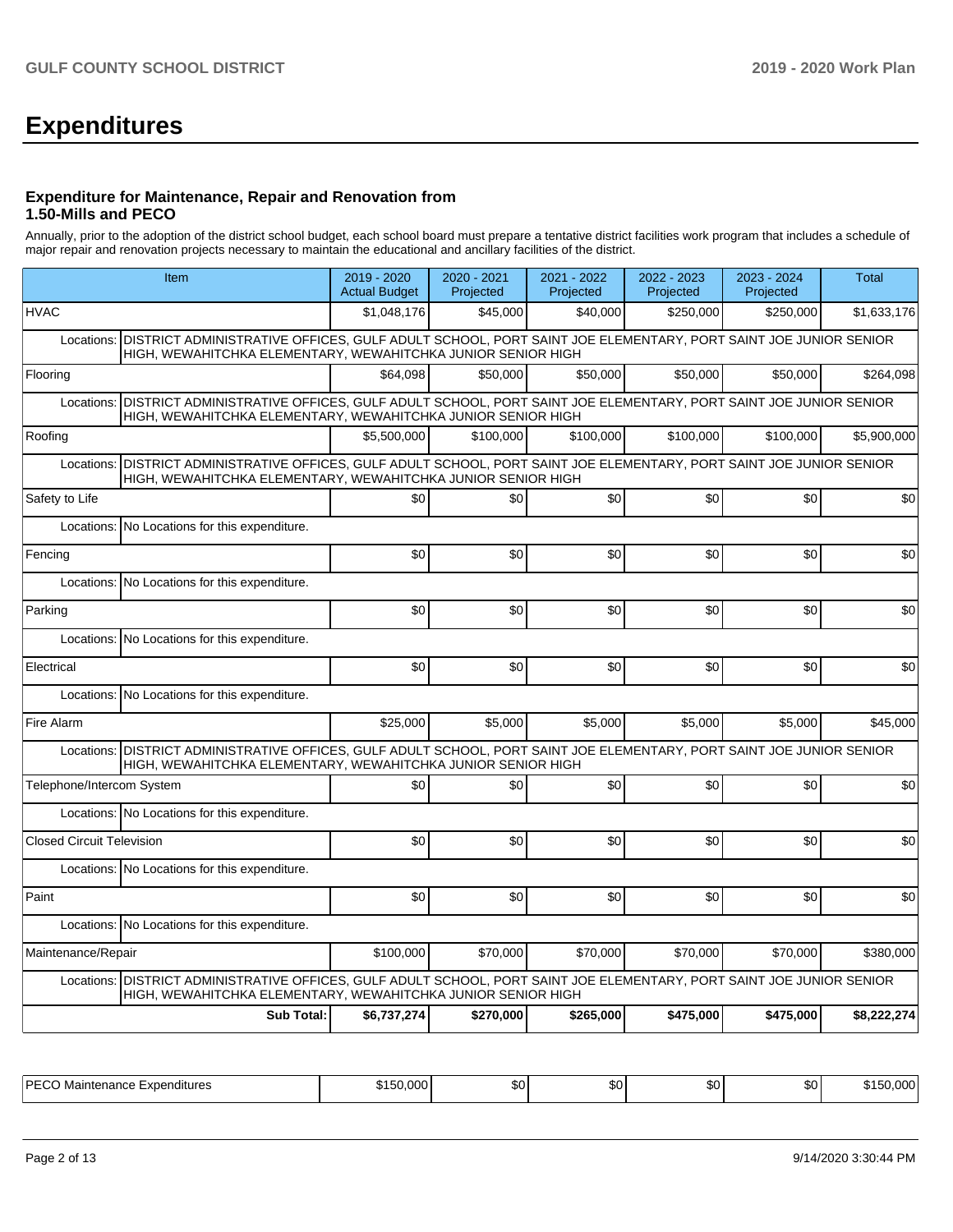| Mill<br>. .50<br>\$270,0001<br>\$6.587.274<br>Sub<br>Total:⊥<br>ا ∟پ | \$265,000<br>75.000<br>\$475 | \$8,072,274<br>\$475,000<br>74 |
|----------------------------------------------------------------------|------------------------------|--------------------------------|
|----------------------------------------------------------------------|------------------------------|--------------------------------|

No items have been specified.

| Total: | $- - - - -$<br>74<br>æп. | 0.000<br>のつつの<br>æ. | \$265<br>.000 | . 000<br>* 17F<br>. А. | トィラビ<br>'5.000 l<br>347 | $-$ |
|--------|--------------------------|---------------------|---------------|------------------------|-------------------------|-----|

#### **Local 1.50 Mill Expenditure For Maintenance, Repair and Renovation**

Anticipated expenditures expected from local funding sources over the years covered by the current work plan.

| Item                                                         | 2019 - 2020<br><b>Actual Budget</b> | $2020 - 2021$<br>Projected | 2021 - 2022<br>Projected | 2022 - 2023<br>Projected | 2023 - 2024<br>Projected | <b>Total</b> |
|--------------------------------------------------------------|-------------------------------------|----------------------------|--------------------------|--------------------------|--------------------------|--------------|
| Remaining Maint and Repair from 1.5 Mills                    | \$6,587,274                         | \$270,000                  | \$265,000                | \$475,000                | \$475,000                | \$8,072,274  |
| Maintenance/Repair Salaries                                  | \$0                                 | \$0                        | \$0                      | \$0                      | \$0                      | \$0          |
| <b>School Bus Purchases</b>                                  | \$266,304                           | \$250,000                  | \$0                      | \$250,000                | \$250,000                | \$1,016,304  |
| Other Vehicle Purchases                                      | \$50,000                            | \$0                        | \$25,000                 | \$0                      | \$0                      | \$75,000     |
| Capital Outlay Equipment                                     | \$275,000                           | \$300,000                  | \$325,000                | \$325,000                | \$325,000                | \$1,550,000  |
| Rent/Lease Payments                                          | \$0                                 | \$0                        | \$0                      | \$0                      | \$0                      | \$0          |
| <b>COP Debt Service</b>                                      | \$0                                 | \$0                        | \$0                      | \$0                      | \$0                      | \$0          |
| Rent/Lease Relocatables                                      | \$0                                 | \$0                        | \$0                      | \$0                      | \$0                      | \$0          |
| <b>Environmental Problems</b>                                | \$0                                 | \$0                        | \$0                      | \$0                      | \$0                      | \$0          |
| ls.1011.14 Debt Service                                      | \$0                                 | \$0                        | \$0                      | \$0                      | \$0                      | \$0          |
| Special Facilities Construction Account                      | \$0                                 | \$0                        | \$0                      | \$0                      | \$0                      | \$0          |
| Premiums for Property Casualty Insurance - 1011.71<br>(4a,b) | \$105,000                           | \$120,000                  | \$125,000                | \$125,000                | \$130,000                | \$605,000    |
| Qualified School Construction Bonds (QSCB)                   | \$0                                 | \$0                        | \$0                      | \$0                      | \$0                      | \$0          |
| Qualified Zone Academy Bonds (QZAB)                          | \$0                                 | \$0                        | \$0                      | \$0                      | \$0                      | \$0          |
| <b>Local Expenditure Totals:</b>                             | \$7,283,578                         | \$940,000                  | \$740,000                | \$1,175,000              | \$1,180,000              | \$11,318,578 |

## **Revenue**

#### **1.50 Mill Revenue Source**

Schedule of Estimated Capital Outlay Revenue from each currently approved source which is estimated to be available for expenditures on the projects included in the tentative district facilities work program. All amounts are NET after considering carryover balances, interest earned, new COP's, 1011.14 and 1011.15 loans, etc. Districts cannot use 1.5-Mill funds for salaries except for those explicitly associated with maintenance/repair projects. (1011.71 (5), F.S.)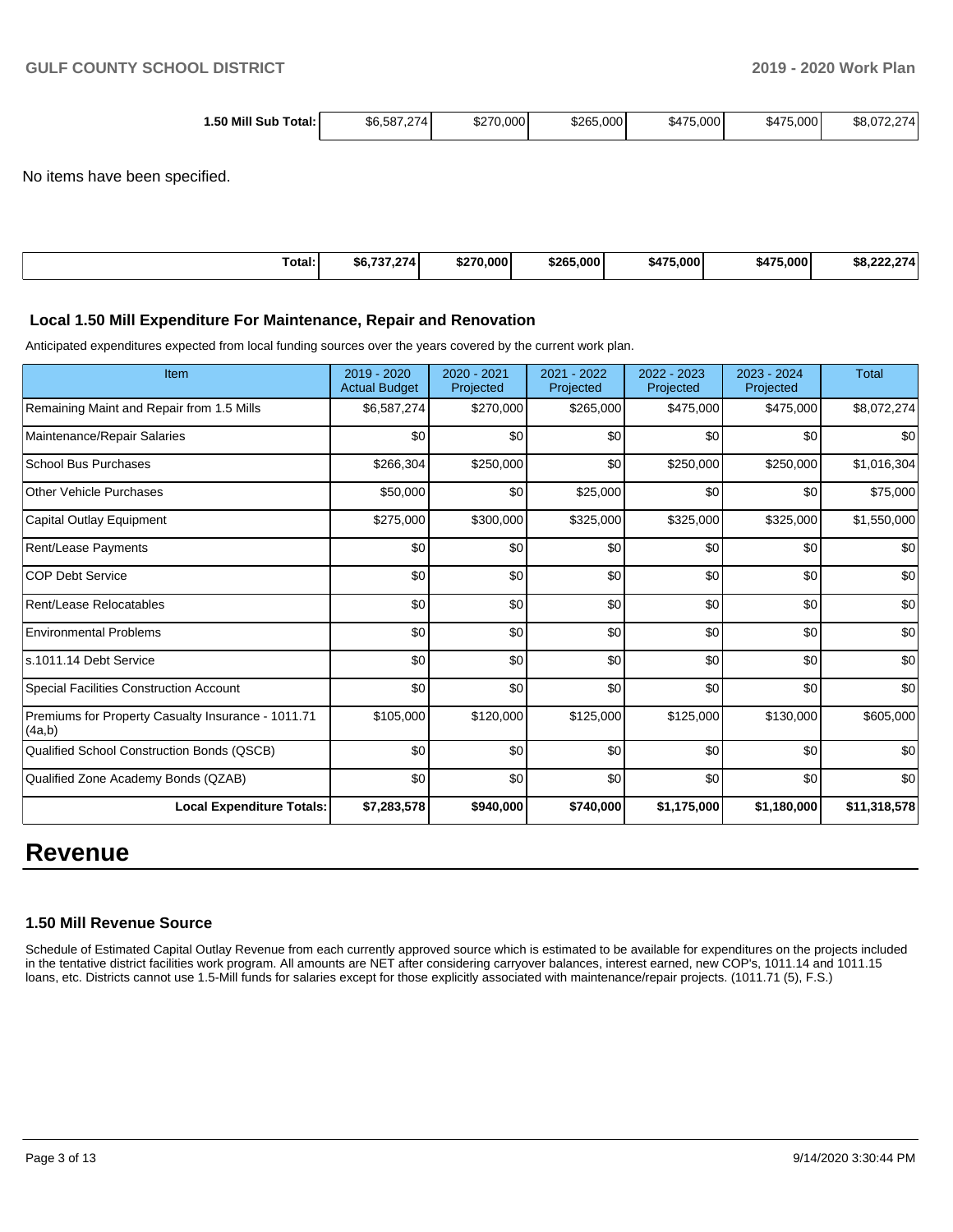#### **GULF COUNTY SCHOOL DISTRICT 2019 - 2020 Work Plan**

| Item                                                                                | Fund | $2019 - 2020$<br><b>Actual Value</b> | 2020 - 2021<br>Projected | 2021 - 2022<br>Projected | 2022 - 2023<br>Projected | $2023 - 2024$<br>Projected | <b>Total</b>    |
|-------------------------------------------------------------------------------------|------|--------------------------------------|--------------------------|--------------------------|--------------------------|----------------------------|-----------------|
| $(1)$ Non-exempt property<br>lassessed valuation                                    |      | \$2,225,159                          | \$1,871,764,366          | \$1,934,627,693          | \$2,000,912,914          | \$2,066,435,608            | \$7,875,965,740 |
| $(2)$ The Millage projected for<br>discretionary capital outlay per<br>ls.1011.71   |      | 0.00                                 | 0.00                     | 0.00                     | 0.00                     | 0.00                       |                 |
| $(3)$ Full value of the 1.50-Mill<br>discretionary capital outlay per<br>ls.1011.71 |      | \$3,738                              | \$3,144,564              | \$3,250,175              | \$3,361,534              | \$3,471,612                | \$13,231,623    |
| $(4)$ Value of the portion of the 1.50<br>-Mill ACTUALLY levied                     | 370  | \$0                                  | \$0                      | \$0                      | \$0                      | \$0                        | \$0             |
| $(5)$ Difference of lines $(3)$ and $(4)$                                           |      | \$3,738                              | \$3,144,564              | \$3,250,175              | \$3,361,534              | \$3,471,612                | \$13,231,623    |

#### **PECO Revenue Source**

The figure in the row designated "PECO Maintenance" will be subtracted from funds available for new construction because PECO maintenance dollars cannot be used for new construction.

| Item                                 | Fund             | $2019 - 2020$<br><b>Actual Budget</b> | $2020 - 2021$<br>Projected | 2021 - 2022<br>Projected | $2022 - 2023$<br>Projected | 2023 - 2024<br>Projected | Total       |
|--------------------------------------|------------------|---------------------------------------|----------------------------|--------------------------|----------------------------|--------------------------|-------------|
| <b>IPECO New Construction</b>        | 340 <sup>1</sup> | \$0                                   | \$0 <sub>1</sub>           | \$0                      | \$0                        | \$0                      | <b>\$01</b> |
| <b>PECO Maintenance Expenditures</b> |                  | \$150,000                             | \$0 <sub>1</sub>           | \$0                      | \$0                        | \$0 <sub>1</sub>         | \$150,000   |
|                                      |                  | \$150,000                             | \$0                        | \$0                      | \$0                        | \$0                      | \$150,000   |

#### **CO & DS Revenue Source**

Revenue from Capital Outlay and Debt Service funds.

| Item                                      | Fund | $2019 - 2020$<br><b>Actual Budget</b> | 2020 - 2021<br>Projected | 2021 - 2022<br>Projected | $2022 - 2023$<br>Projected | $2023 - 2024$<br>Projected | <b>Total</b> |
|-------------------------------------------|------|---------------------------------------|--------------------------|--------------------------|----------------------------|----------------------------|--------------|
| ICO & DS Cash Flow-through<br>Distributed | 360  | \$73.612                              | \$73.612                 | \$73.612                 | \$73.612                   | \$73.612                   | \$368,060    |
| ICO & DS Interest on<br>Undistributed CO  | 360  | \$1,509                               | \$1,509                  | \$1,509                  | \$1.509                    | \$1,509                    | \$7,545      |
|                                           |      | \$75,121                              | \$75.121                 | \$75.121                 | \$75.121                   | \$75,121                   | \$375,605    |

#### **Fair Share Revenue Source**

Nothing reported for this section. All legally binding commitments for proportionate fair-share mitigation for impacts on public school facilities must be included in the 5-year district work program.

#### **Sales Surtax Referendum**

Specific information about any referendum for a 1-cent or ½-cent surtax referendum during the previous year.

**Did the school district hold a surtax referendum during the past fiscal year 2018 - 2019?**

No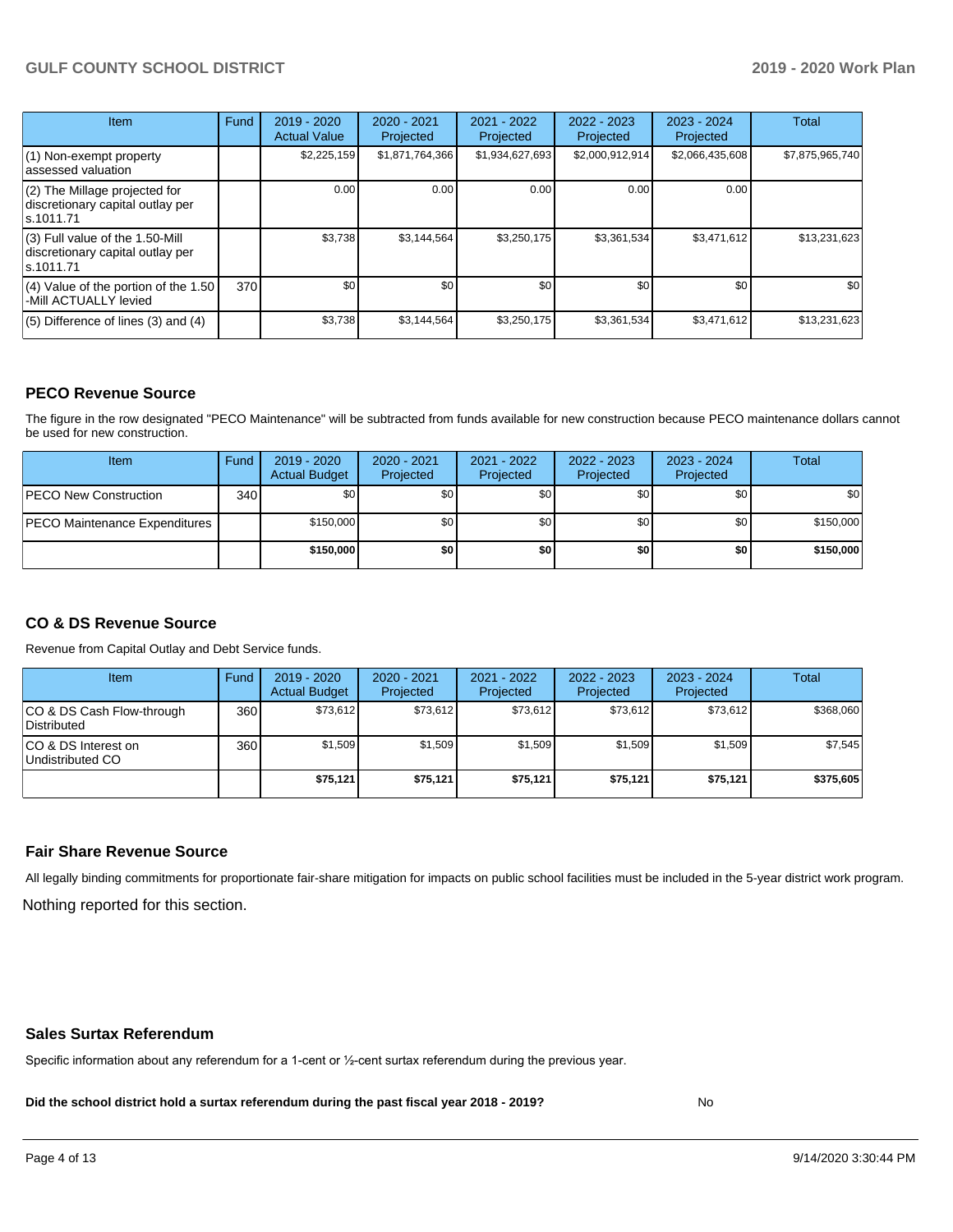### **Additional Revenue Source**

Any additional revenue sources

| Item                                                                                                                      | 2019 - 2020<br><b>Actual Value</b> | 2020 - 2021<br>Projected | 2021 - 2022<br>Projected | 2022 - 2023<br>Projected | 2023 - 2024<br>Projected | <b>Total</b> |
|---------------------------------------------------------------------------------------------------------------------------|------------------------------------|--------------------------|--------------------------|--------------------------|--------------------------|--------------|
| Proceeds from a s.1011.14/15 F.S. Loans                                                                                   | \$0                                | \$0                      | \$0                      | \$0                      | \$0                      | \$0          |
| District Bonds - Voted local bond<br>referendum proceeds per s.9, Art VII<br><b>State Constitution</b>                    | \$0                                | \$0                      | \$0                      | \$0                      | \$0                      | \$0          |
| Proceeds from Special Act Bonds                                                                                           | \$0                                | \$0                      | \$0                      | \$0                      | \$0                      | \$0          |
| Estimated Revenue from CO & DS Bond<br>Sale                                                                               | \$0                                | \$0                      | \$0                      | \$0                      | \$0                      | \$0          |
| Proceeds from Voted Capital<br>Improvements millage                                                                       | \$0                                | \$0                      | \$0                      | \$0                      | \$0                      | \$0          |
| Other Revenue for Other Capital Projects                                                                                  | \$0                                | \$0                      | \$0                      | \$0                      | \$0                      | \$0          |
| Proceeds from 1/2 cent sales surtax<br>authorized by school board                                                         | \$0                                | \$0                      | \$0                      | \$0                      | \$0                      | \$0          |
| Proceeds from local governmental<br>infrastructure sales surtax                                                           | \$0                                | \$0                      | \$0                      | \$0                      | \$0                      | \$0          |
| Proceeds from Certificates of<br>Participation (COP's) Sale                                                               | \$0                                | \$0                      | \$0                      | \$0                      | \$0                      | \$0          |
| Classrooms First Bond proceeds amount<br>authorized in FY 1997-98                                                         | \$0                                | \$0                      | \$0                      | \$0                      | \$0                      | \$0          |
| Classrooms for Kids                                                                                                       | \$0                                | \$0                      | \$0                      | \$0                      | \$0                      | \$0          |
| <b>District Equity Recognition</b>                                                                                        | \$0                                | \$0                      | \$0                      | \$0                      | \$0                      | \$0          |
| <b>Federal Grants</b>                                                                                                     | \$0                                | \$0                      | \$0                      | \$0                      | \$0                      | \$0          |
| Proportionate share mitigation (actual<br>cash revenue only, not in kind donations)                                       | \$0                                | \$0                      | \$0                      | \$0                      | \$0                      | \$0          |
| Impact fees received                                                                                                      | \$0                                | \$0                      | \$0                      | \$0                      | \$0                      | \$0          |
| Private donations                                                                                                         | \$0                                | \$0                      | \$0                      | \$0                      | \$0                      | \$0          |
| Grants from local governments or not-for-<br>profit organizations                                                         | \$0                                | \$0                      | \$0                      | \$0                      | \$0                      | \$0          |
| Interest, Including Profit On Investment                                                                                  | \$5,000                            | \$5,000                  | \$0                      | \$0                      | \$0                      | \$10,000     |
| Revenue from Bonds pledging proceeds<br>from 1 cent or 1/2 cent Sales Surtax                                              | \$0                                | \$0                      | \$0                      | \$0                      | \$0                      | \$0          |
| <b>Total Fund Balance Carried Forward</b>                                                                                 | \$1,600,000                        | \$0                      | \$0                      | \$0                      | \$0                      | \$1,600,000  |
| General Capital Outlay Obligated Fund<br><b>Balance Carried Forward From Total</b><br><b>Fund Balance Carried Forward</b> | \$0                                | \$0                      | \$0                      | \$0                      | \$0                      | \$0          |
| Special Facilities Construction Account                                                                                   | \$0                                | \$0                      | \$0                      | \$0                      | \$0                      | \$0          |
| One Cent - 1/2 Cent Sales Surtax Debt<br>Service From Total Fund Balance Carried<br>Forward                               | \$0                                | \$0                      | \$0                      | \$0                      | \$0                      | \$0          |
| Capital Outlay Projects Funds Balance<br>Carried Forward From Total Fund<br><b>Balance Carried Forward</b>                | \$0                                | \$0                      | \$0                      | \$0                      | \$0                      | \$0          |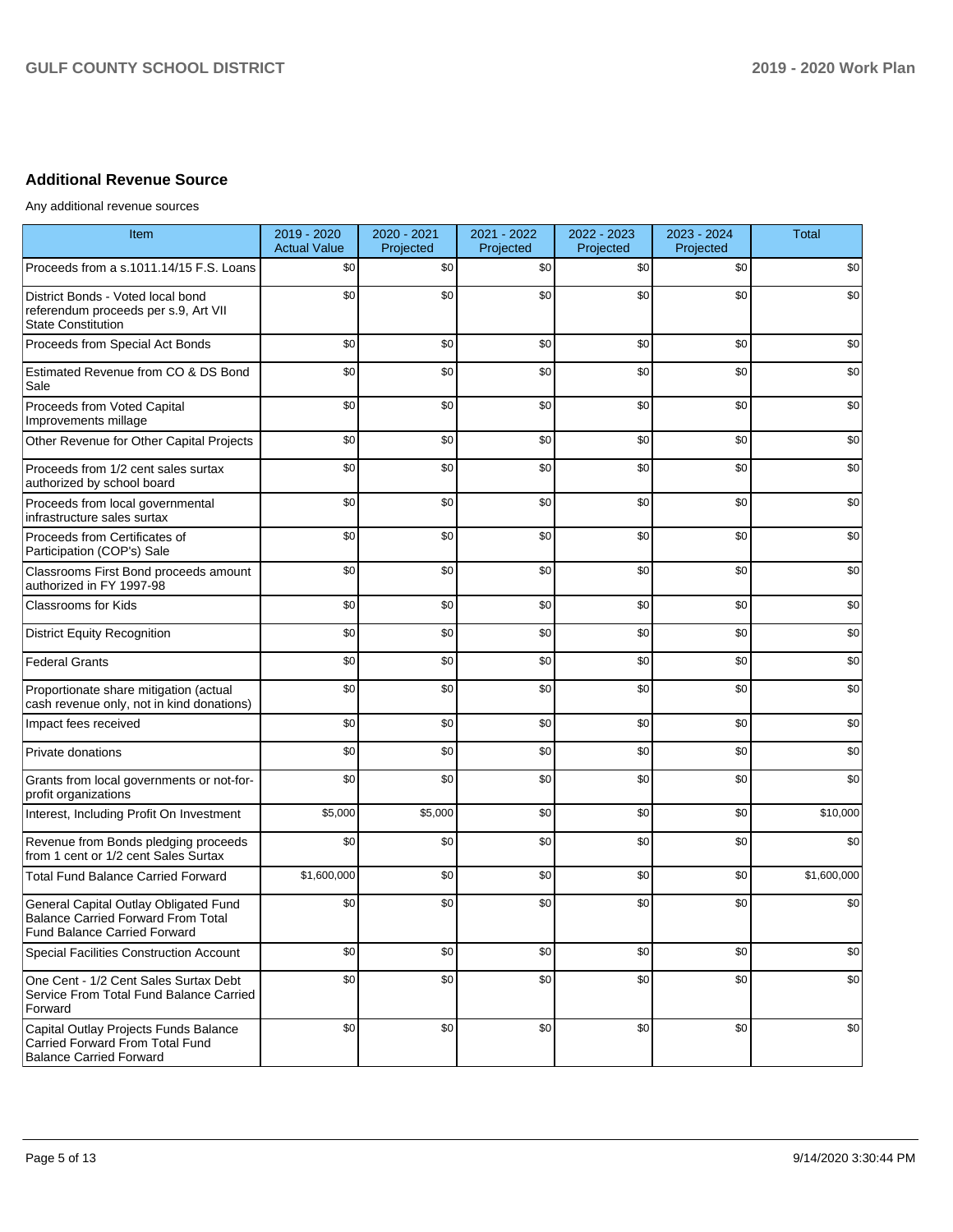| Insurance Recoverv | \$6,000,000 | \$0     | œ۵<br>ູບບ | \$0 | ¢∩<br>w | \$6,000,000 |
|--------------------|-------------|---------|-----------|-----|---------|-------------|
| <b>Subtotal</b>    | \$7.605.000 | \$5,000 | \$0       | \$0 | \$0     | \$7.610.000 |

## **Total Revenue Summary**

| <b>Item Name</b>                                           | 2019 - 2020<br><b>Budget</b> | 2020 - 2021<br>Projected | 2021 - 2022<br>Projected | 2022 - 2023<br>Projected | 2023 - 2024<br>Projected | <b>Five Year Total</b> |
|------------------------------------------------------------|------------------------------|--------------------------|--------------------------|--------------------------|--------------------------|------------------------|
| Local 1.5 Mill Discretionary Capital Outlay<br>l Revenue   | \$0                          | \$0                      | \$0                      | \$0                      | \$0                      | \$0                    |
| PECO and 1.5 Mill Maint and Other 1.5<br>Mill Expenditures | (\$7,283,578)                | (\$940,000)              | (\$740,000)              | (\$1,175,000)            | (\$1,180,000)            | (\$11,318,578)         |
| <b>PECO Maintenance Revenue</b>                            | \$150,000                    | \$0                      | \$0                      | \$0                      | \$0                      | \$150,000              |
| <b>Available 1.50 Mill for New</b><br><b>Construction</b>  | (\$7,283,578)                | $($ \$940,000)           | (\$740,000)              | (\$1,175,000)            | (\$1,180,000)            | (\$11,318,578)         |

| <b>Item Name</b>                     | 2019 - 2020<br><b>Budget</b> | $2020 - 2021$<br>Projected | $2021 - 2022$<br>Projected | $2022 - 2023$<br>Projected | 2023 - 2024<br>Projected | <b>Five Year Total</b> |
|--------------------------------------|------------------------------|----------------------------|----------------------------|----------------------------|--------------------------|------------------------|
| ICO & DS Revenue                     | \$75,121                     | \$75,121                   | \$75,121                   | \$75,121                   | \$75,121                 | \$375,605              |
| <b>PECO New Construction Revenue</b> | \$0                          | \$0                        | \$0                        | \$0                        | \$0                      | \$0                    |
| Other/Additional Revenue             | \$7,605,000                  | \$5,000                    | \$0                        | \$0                        | \$0                      | \$7,610,000            |
| <b>Total Additional Revenue</b>      | \$7,680,121                  | \$80,121                   | \$75,121                   | \$75,121                   | \$75,121                 | \$7,985,605            |
| <b>Total Available Revenue</b>       | \$396,543                    | $($ \$859,879)             | ( \$664, 879)              | (\$1,099,879)              | $($ \$1,104,879)         | ( \$3,332,973)         |

# **Project Schedules**

#### **Capacity Project Schedules**

Nothing reported for this section. A schedule of capital outlay projects necessary to ensure the availability of satisfactory classrooms for the projected student enrollment in K-12 programs.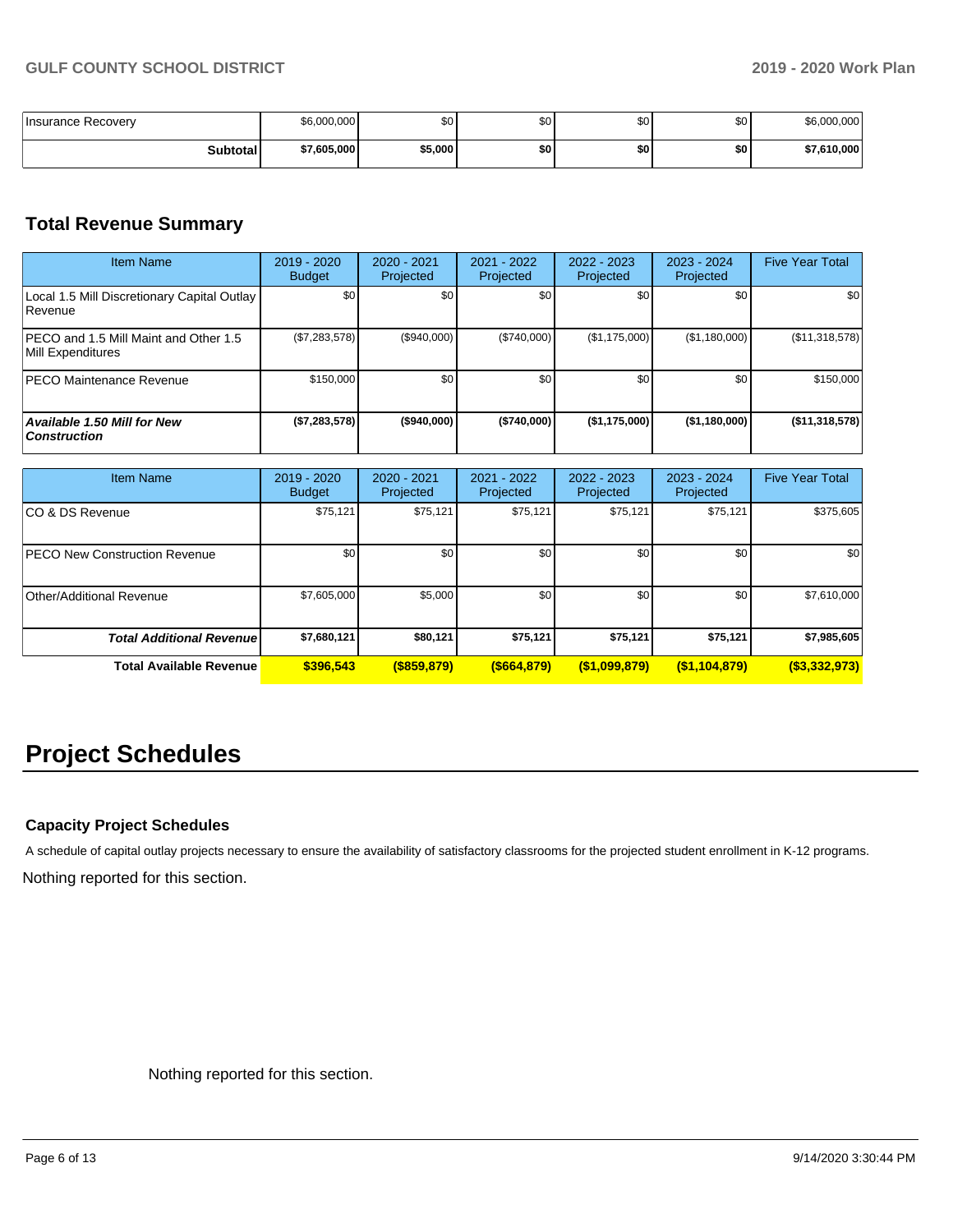#### **Other Project Schedules**

Major renovations, remodeling, and additions of capital outlay projects that do not add capacity to schools.

| <b>Project Description</b>                               | Location | 2019 - 2020<br><b>Actual Budget</b> | 2020 - 2021<br>Projected | 2021 - 2022<br>Projected | 2022 - 2023<br>Projected | $2023 - 2024$<br>Projected | <b>Total</b> | Funded  |
|----------------------------------------------------------|----------|-------------------------------------|--------------------------|--------------------------|--------------------------|----------------------------|--------------|---------|
| Project description not specified Location not specified |          | \$0                                 | \$0                      | \$0                      | \$0                      | \$0                        |              | \$0 No  |
| Project description not specified Location not specified |          | \$0                                 | \$0                      | \$0                      | \$0                      | \$0                        |              | \$0 No  |
| Project description not specified Location not specified |          | \$0                                 | \$0                      | \$0                      | \$0                      | \$0                        |              | \$0 No  |
| Project description not specified Location not specified |          | \$0                                 | \$0                      | \$0                      | \$0                      | \$0                        |              | \$0 No  |
| Project description not specified Location not specified |          | \$0                                 | \$0                      | \$0                      | \$0                      | \$0                        |              | \$0 No  |
| Project description not specified Location not specified |          | \$0                                 | \$0                      | \$0                      | \$0                      | \$0                        |              | $$0$ No |
| Project description not specified Location not specified |          | \$0                                 | \$0                      | \$0                      | \$0                      | \$0                        |              | \$0 No  |
|                                                          |          | \$0                                 | \$0                      | \$0                      | \$0                      | \$0                        | \$0          |         |

#### **Additional Project Schedules**

Any projects that are not identified in the last approved educational plant survey.

| <b>Project Description</b> | Location                                               | <b>Num</b><br>Classroom<br>s | 2019 - 2020<br><b>Actual Budget</b> | 2020 - 2021<br>Projected | 2021 - 2022<br>Projected | 2022 - 2023<br>Projected | 2023 - 2024<br>Projected | <b>Total</b> | Funded |
|----------------------------|--------------------------------------------------------|------------------------------|-------------------------------------|--------------------------|--------------------------|--------------------------|--------------------------|--------------|--------|
| Track                      | <b>PORT SAINT JOE</b><br><b>JUNIOR SENIOR</b><br>IHIGH |                              | \$625,000                           | \$0                      | \$0                      | \$0                      | \$0                      | \$625,000 No |        |
| Parking Lot Paving         | <b>PORT SAINT JOE</b><br><b>ELEMENTARY</b>             |                              | \$0                                 | \$225,000                | \$0                      | \$0                      | \$0                      | \$225,000 No |        |
| Track                      | <b>WEWAHITCHKA</b><br><b>JUNIOR SENIOR</b><br>IHIGH    |                              | \$575,000                           | \$0                      | \$0                      | \$0                      | \$0                      | \$575,000 No |        |
| Parking Lot Paving         | <b>WEWAHITCHKA</b><br><b>ELEMENTARY</b>                |                              | \$0                                 | \$225,000                | \$0                      | \$0                      | \$0                      | \$225,000 No |        |
|                            |                                                        |                              | \$1,200,000                         | \$450,000                | \$0                      | \$0                      | \$0                      | \$1,650,000  |        |

#### **Non Funded Growth Management Project Schedules**

Schedule indicating which projects, due to planned development, that CANNOT be funded from current revenues projected over the next five years.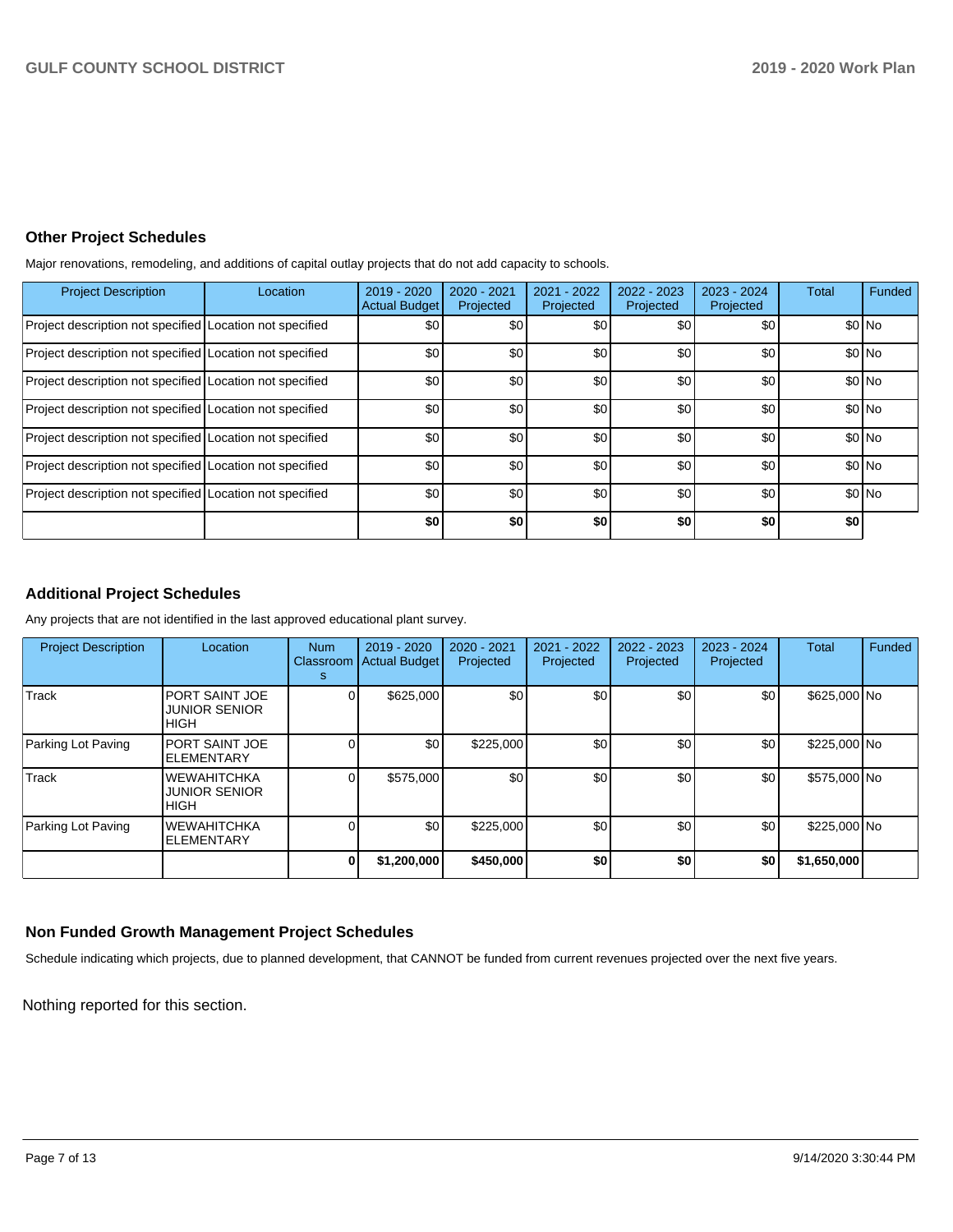# **Tracking**

#### **Capacity Tracking**

| Location                                     | $2019 -$<br><b>2020 Satis.</b><br>Stu. Sta. | Actual<br>$2019 -$<br><b>2020 FISH</b><br>Capacity | Actual<br>$2018 -$<br>2019<br><b>COFTE</b> | # Class<br><b>Rooms</b> | Actual<br>Average<br>$2019 -$<br>2020 Class<br><b>Size</b> | Actual<br>$2019 -$<br>2020<br><b>Utilization</b> | <b>New</b><br>Stu.<br>Capacity | <b>New</b><br>Rooms to<br>be<br>Added/Re<br>moved | Projected<br>$2023 -$<br>2024<br><b>COFTE</b> | Projected<br>$2023 -$<br>2024<br>Utilization | Projected<br>$2023 -$<br>2024 Class<br><b>Size</b> |
|----------------------------------------------|---------------------------------------------|----------------------------------------------------|--------------------------------------------|-------------------------|------------------------------------------------------------|--------------------------------------------------|--------------------------------|---------------------------------------------------|-----------------------------------------------|----------------------------------------------|----------------------------------------------------|
| IWEWAHITCHKA<br>IELEMENTARY                  | 567                                         | 567                                                | 474                                        | 30                      | 16 <sup>1</sup>                                            | 84.00 %                                          |                                | $\Omega$                                          | $\Omega$                                      | 0.00%                                        | 0                                                  |
| IPORT SAINT JOE<br><b>IELEMENTARY</b>        | 760                                         | 760                                                | 554                                        | 37                      | 15 <sup>1</sup>                                            | 73.00 %                                          |                                | $\Omega$                                          | $\overline{0}$                                | 0.00%                                        | $\mathbf 0$                                        |
| IPORT SAINT JOE<br><b>JUNIOR SENIOR HIGH</b> | 1,108                                       | 997                                                | 460                                        | 47                      | 10                                                         | 46.00 %                                          |                                | $\Omega$                                          | 0                                             | 0.00%                                        | 0                                                  |
| <b>HIGHLAND VIEW</b><br>ELEMENTARY           |                                             |                                                    |                                            | $\Omega$                | $\Omega$                                                   | 0.00%                                            |                                | $\Omega$                                          | $\Omega$                                      | 0.00%                                        | $\mathbf 0$                                        |
| IWEWAHITCHKA JUNIOR<br>ISENIOR HIGH          | 786                                         | 707                                                | 351                                        | 35                      | 10                                                         | 50.00 %                                          |                                | $\Omega$                                          | 0                                             | 0.00%                                        | $\mathbf 0$                                        |
| <b>IGULF ADULT SCHOOL</b>                    | 72                                          | 108                                                | 5.                                         | 3                       | 2                                                          | 5.00 %                                           |                                | $\Omega$                                          | 0                                             | 0.00%                                        | $\Omega$                                           |
|                                              | 3,293                                       | 3,139                                              | 1,844                                      | 152                     | 12                                                         | 58.75 %                                          |                                | O                                                 | 0                                             | 0.00%                                        | $\mathbf 0$                                        |

The COFTE Projected Total (0) for 2023 - 2024 must match the Official Forecasted COFTE Total (1,881 ) for 2023 - 2024 before this section can be completed. In the event that the COFTE Projected Total does not match the Official forecasted COFTE, then the Balanced Projected COFTE Table should be used to balance COFTE.

| Projected COFTE for 2023 - 2024 |       |  |  |  |  |
|---------------------------------|-------|--|--|--|--|
| Elementary (PK-3)               | 600   |  |  |  |  |
| Middle $(4-8)$                  | 744   |  |  |  |  |
| High (9-12)                     | 538   |  |  |  |  |
|                                 | 1,881 |  |  |  |  |

| <b>Grade Level Type</b> | <b>Balanced Projected</b><br>COFTE for 2023 - 2024 |
|-------------------------|----------------------------------------------------|
| Elementary (PK-3)       | 600                                                |
| Middle $(4-8)$          | 744                                                |
| High (9-12)             | 538                                                |
|                         | 1,882                                              |

#### **Relocatable Replacement**

Number of relocatable classrooms clearly identified and scheduled for replacement in the school board adopted financially feasible 5-year district work program.

| Location                                 | 2019 - 2020 | $2020 - 2021$ | 2021 - 2022 | 2022 - 2023 | $2023 - 2024$ | Year 5 Total |
|------------------------------------------|-------------|---------------|-------------|-------------|---------------|--------------|
| <b>Total Relocatable Replacements: I</b> |             |               |             |             |               | Λ            |

#### **Charter Schools Tracking**

Information regarding the use of charter schools.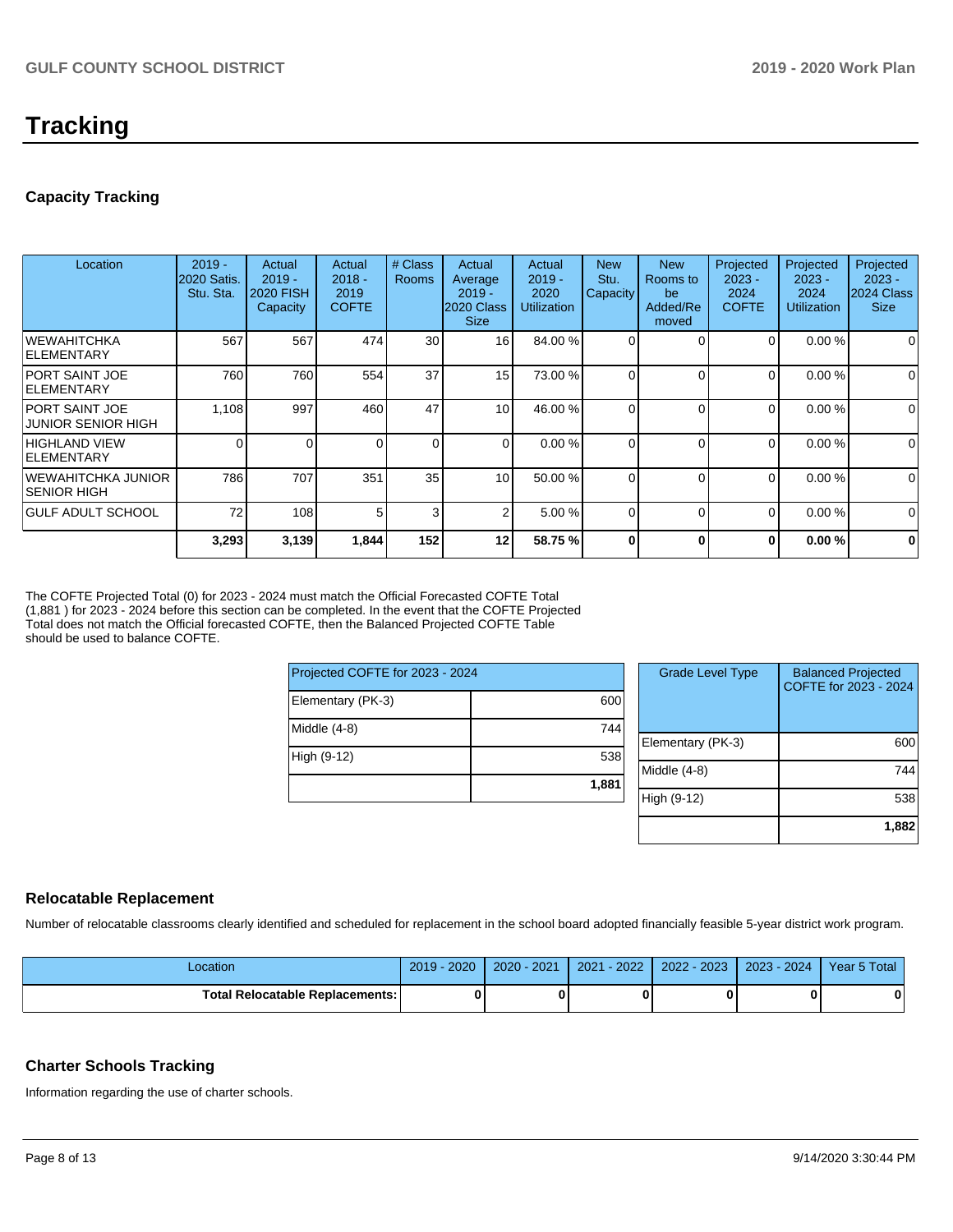Nothing reported for this section.

#### **Special Purpose Classrooms Tracking**

The number of classrooms that will be used for certain special purposes in the current year, by facility and type of classroom, that the district will, 1), not use for educational purposes, and 2), the co-teaching classrooms that are not open plan classrooms and will be used for educational purposes.

| School                                            | <b>School Type</b> | # of Elementary<br>K-3 Classrooms | $\#$ of Middle 4-8<br><b>Classrooms</b> | # of High $9-12$<br><b>Classrooms</b> | # of $ESE$<br><b>Classrooms</b> | # of Combo<br><b>Classrooms</b> | Total<br><b>Classrooms</b> |
|---------------------------------------------------|--------------------|-----------------------------------|-----------------------------------------|---------------------------------------|---------------------------------|---------------------------------|----------------------------|
| <b>PORT SAINT JOE ELEMENTARY</b>                  | Educational        |                                   |                                         |                                       |                                 |                                 | 21                         |
| PORT SAINT JOE JUNIOR SENIOR Educational<br>IHIGH |                    |                                   |                                         |                                       |                                 |                                 | 21                         |
| WEWAHITCHKA JUNIOR SENIOR Educational<br>IHIGH    |                    |                                   |                                         |                                       |                                 |                                 | 21                         |
| <b>Total Educational Classrooms:</b>              |                    |                                   |                                         |                                       |                                 |                                 | 61                         |

| School                                                    | <b>School Type</b>                   | # of Elementary<br>K-3 Classrooms | # of Middle 4-8<br><b>Classrooms</b> | # of High $9-12$<br><b>Classrooms</b> | # of $ESE$<br>Classrooms | # of Combo<br><b>Classrooms</b> | Total<br><b>Classrooms</b> |
|-----------------------------------------------------------|--------------------------------------|-----------------------------------|--------------------------------------|---------------------------------------|--------------------------|---------------------------------|----------------------------|
| <b>PORT SAINT JOE ELEMENTARY</b>                          | Co-Teaching                          |                                   |                                      |                                       |                          |                                 |                            |
| <b>PORT SAINT JOE JUNIOR SENIOR Co-Teaching</b><br>IHIGH. |                                      |                                   |                                      |                                       |                          |                                 | 21                         |
| WEWAHITCHKA JUNIOR SENIOR Co-Teaching<br>IHIGH.           |                                      |                                   |                                      |                                       |                          |                                 | 21                         |
|                                                           | <b>Total Co-Teaching Classrooms:</b> |                                   |                                      |                                       |                          |                                 | 61                         |

#### **Infrastructure Tracking**

**Necessary offsite infrastructure requirements resulting from expansions or new schools. This section should include infrastructure information related to capacity project schedules and other project schedules (Section 4).** 

Not Specified

**Proposed location of planned facilities, whether those locations are consistent with the comprehensive plans of all affected local governments, and recommendations for infrastructure and other improvements to land adjacent to existing facilities. Provisions of 1013.33(12), (13) and (14) and 1013.36 must be addressed for new facilities planned within the 1st three years of the plan (Section 5).** 

Not Specified

**Consistent with Comp Plan?** No

#### **Net New Classrooms**

The number of classrooms, by grade level and type of construction, that were added during the last fiscal year.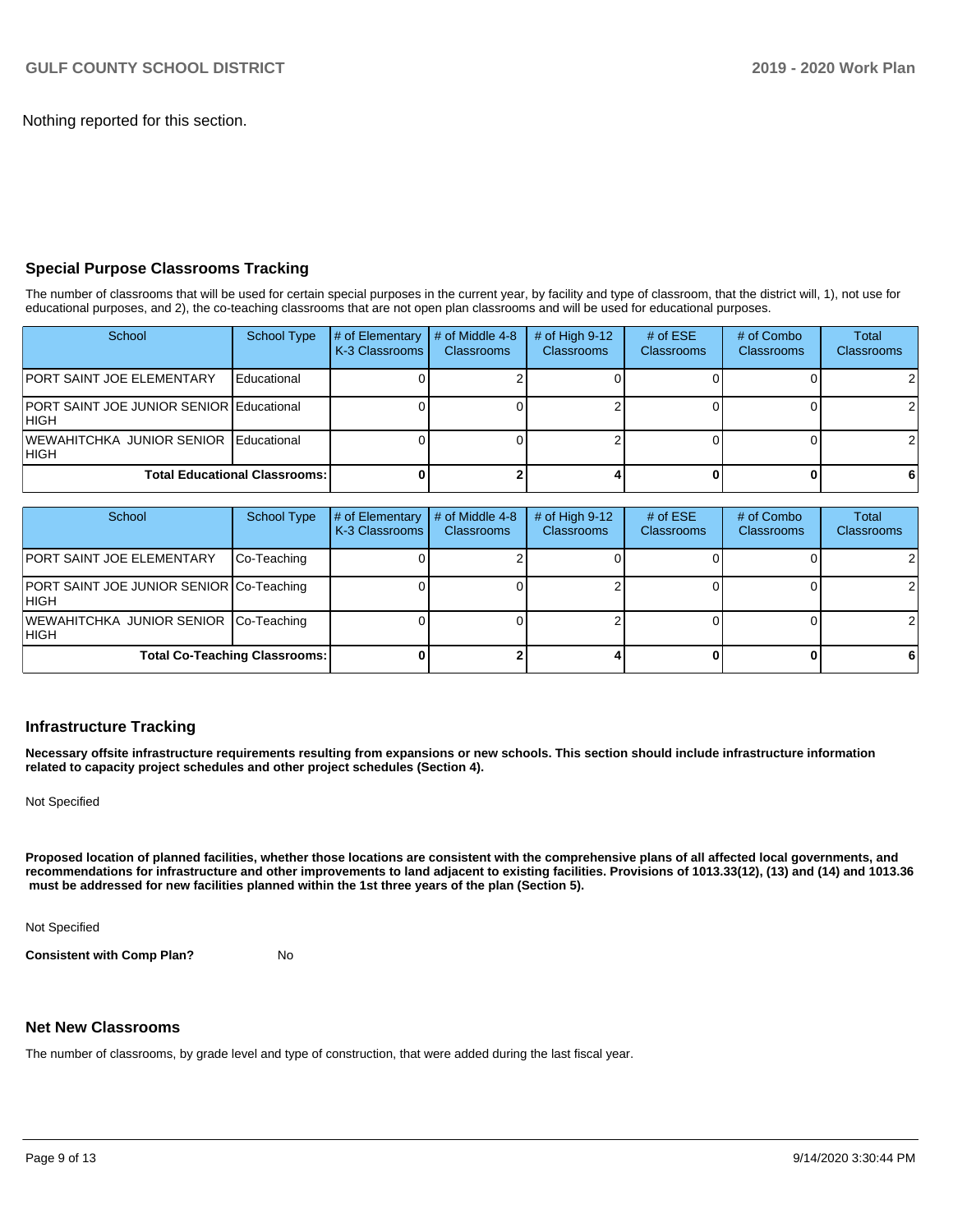| List the net new classrooms added in the 2018 - 2019 fiscal year.                                                                                       |                              |                            |                              |                        | List the net new classrooms to be added in the 2019 - 2020 fiscal<br>year. |                            |                                |                      |
|---------------------------------------------------------------------------------------------------------------------------------------------------------|------------------------------|----------------------------|------------------------------|------------------------|----------------------------------------------------------------------------|----------------------------|--------------------------------|----------------------|
| "Classrooms" is defined as capacity carrying classrooms that are added to increase<br>capacity to enable the district to meet the Class Size Amendment. |                              |                            |                              |                        | Totals for fiscal year 2019 - 2020 should match totals in Section 15A.     |                            |                                |                      |
| Location                                                                                                                                                | $2018 - 2019$ #<br>Permanent | $2018 - 2019$ #<br>Modular | 2018 - 2019 #<br>Relocatable | $2018 - 2019$<br>Total | $2019 - 2020$ #<br>Permanent                                               | $2019 - 2020$ #<br>Modular | $2019 - 2020$ #<br>Relocatable | 2019 - 2020<br>Total |
| Elementary (PK-3)                                                                                                                                       |                              |                            |                              |                        |                                                                            |                            |                                |                      |
| Middle $(4-8)$                                                                                                                                          |                              |                            |                              |                        |                                                                            |                            |                                |                      |
| High (9-12)                                                                                                                                             |                              |                            |                              |                        |                                                                            |                            |                                | 0                    |
|                                                                                                                                                         |                              |                            |                              |                        |                                                                            |                            |                                |                      |

#### **Relocatable Student Stations**

Number of students that will be educated in relocatable units, by school, in the current year, and the projected number of students for each of the years in the workplan.

| <b>Site</b>                       | $2019 - 2020$ | $2020 - 2021$ | 2021 - 2022 | 2022 - 2023 | 2023 - 2024 | 5 Year Average |
|-----------------------------------|---------------|---------------|-------------|-------------|-------------|----------------|
| <b>WEWAHITCHKA ELEMENTARY</b>     | 25            |               |             |             |             | $5 \mid$       |
| <b>PORT SAINT JOE ELEMENTARY</b>  |               |               |             |             |             |                |
| PORT SAINT JOE JUNIOR SENIOR HIGH |               |               |             |             |             |                |
| HIGHLAND VIEW ELEMENTARY          |               |               |             |             |             |                |
| WEWAHITCHKA JUNIOR SENIOR HIGH    |               |               |             |             |             |                |
| <b>IGULF ADULT SCHOOL</b>         |               |               |             |             |             | ΩI             |

| Totals for GULF COUNTY SCHOOL DISTRICT            |       |       |       |       |       |          |
|---------------------------------------------------|-------|-------|-------|-------|-------|----------|
| Total students in relocatables by year.           | 25    |       |       |       |       |          |
| Total number of COFTE students projected by year. | 1,819 | 1.832 | 1.860 | 1.884 | 1.881 | ا 855. ا |
| Percent in relocatables by year.                  | 1 % I | $0\%$ | $0\%$ | 0%    | 0 % I | 0%       |

#### **Leased Facilities Tracking**

Exising leased facilities and plans for the acquisition of leased facilities, including the number of classrooms and student stations, as reported in the educational plant survey, that are planned in that location at the end of the five year workplan.

| Location                          | # of Leased<br>Classrooms 2019 -<br>2020 | <b>FISH Student</b><br><b>Stations</b> | Owner | # of Leased<br>Classrooms 2023 -<br>2024 | <b>FISH Student</b><br><b>Stations</b> |
|-----------------------------------|------------------------------------------|----------------------------------------|-------|------------------------------------------|----------------------------------------|
| IWEWAHITCHKA ELEMENTARY           |                                          | 25 <sub>1</sub>                        |       |                                          |                                        |
| <b>PORT SAINT JOE ELEMENTARY</b>  |                                          |                                        |       |                                          |                                        |
| PORT SAINT JOE JUNIOR SENIOR HIGH |                                          |                                        |       |                                          |                                        |
| HIGHLAND VIEW ELEMENTARY          |                                          |                                        |       |                                          |                                        |
| IWEWAHITCHKA JUNIOR SENIOR HIGH   |                                          |                                        |       |                                          |                                        |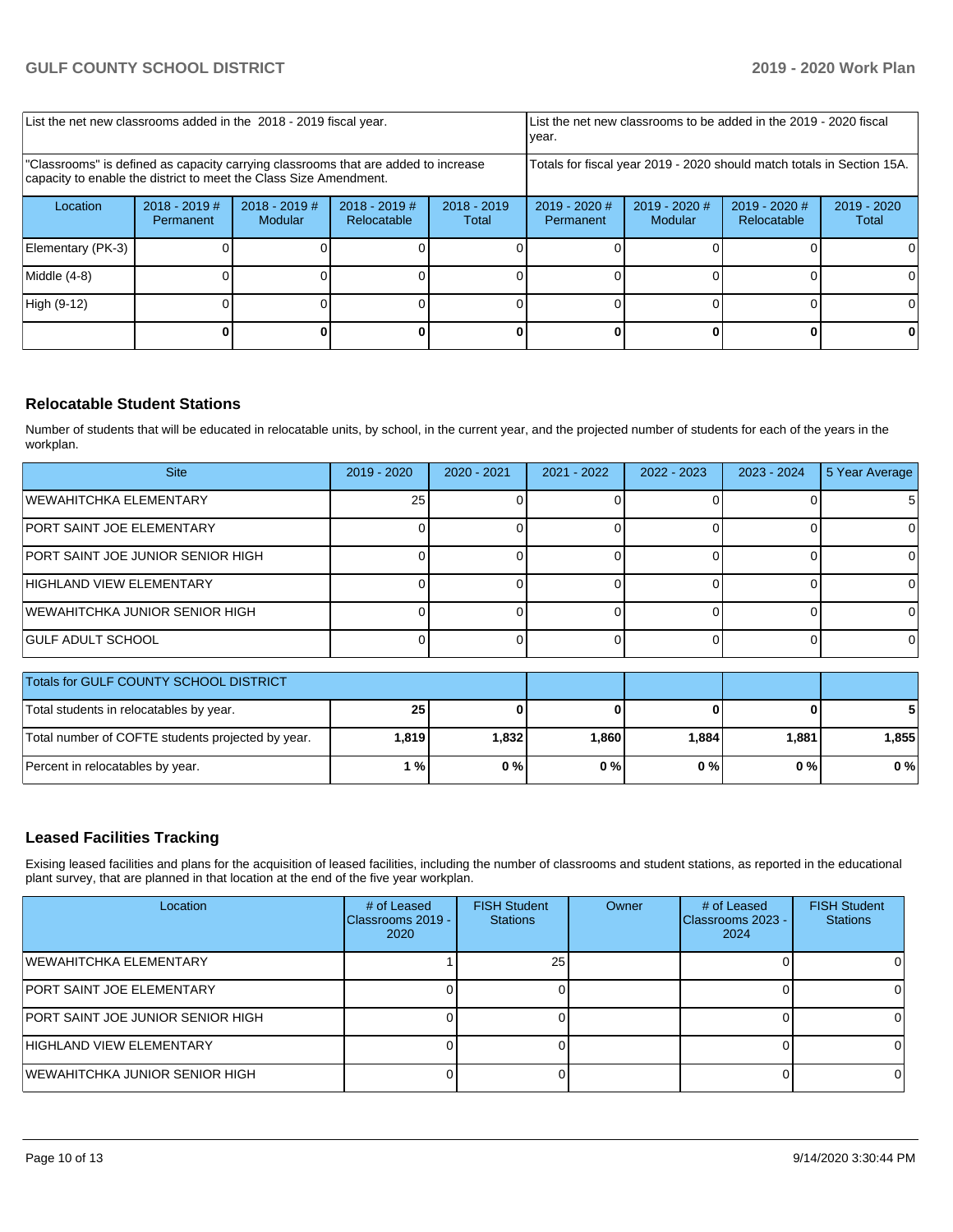| F ADULT SCHOOL<br><b>GULF</b> |           |  |  |
|-------------------------------|-----------|--|--|
|                               | 0E<br>-43 |  |  |

#### **Failed Standard Relocatable Tracking**

Relocatable units currently reported by school, from FISH, and the number of relocatable units identified as 'Failed Standards'.

Nothing reported for this section.

## **Planning**

#### **Class Size Reduction Planning**

**Plans approved by the school board that reduce the need for permanent student stations such as acceptable school capacity levels, redistricting, busing, year-round schools, charter schools, magnet schools, public-private partnerships, multitrack scheduling, grade level organization, block scheduling, or other alternatives.**

 There is space available to meet the requirements for class size reduction. Projected COFTE numbers are predicted to drop in the next five years reducing the need for new classrooms.

#### **School Closure Planning**

**Plans for the closure of any school, including plans for disposition of the facility or usage of facility space, and anticipated revenues.** 

No schools will be closed in Gulf County

# **Long Range Planning**

#### **Ten-Year Maintenance**

District projects and locations regarding the projected need for major renovation, repair, and maintenance projects within the district in years 6-10 beyond the projects plans detailed in the five years covered by the work plan.

Nothing reported for this section.

#### **Ten-Year Capacity**

Schedule of capital outlay projects projected to ensure the availability of satisfactory student stations for the projected student enrollment in K-12 programs for the future 5 years beyond the 5-year district facilities work program.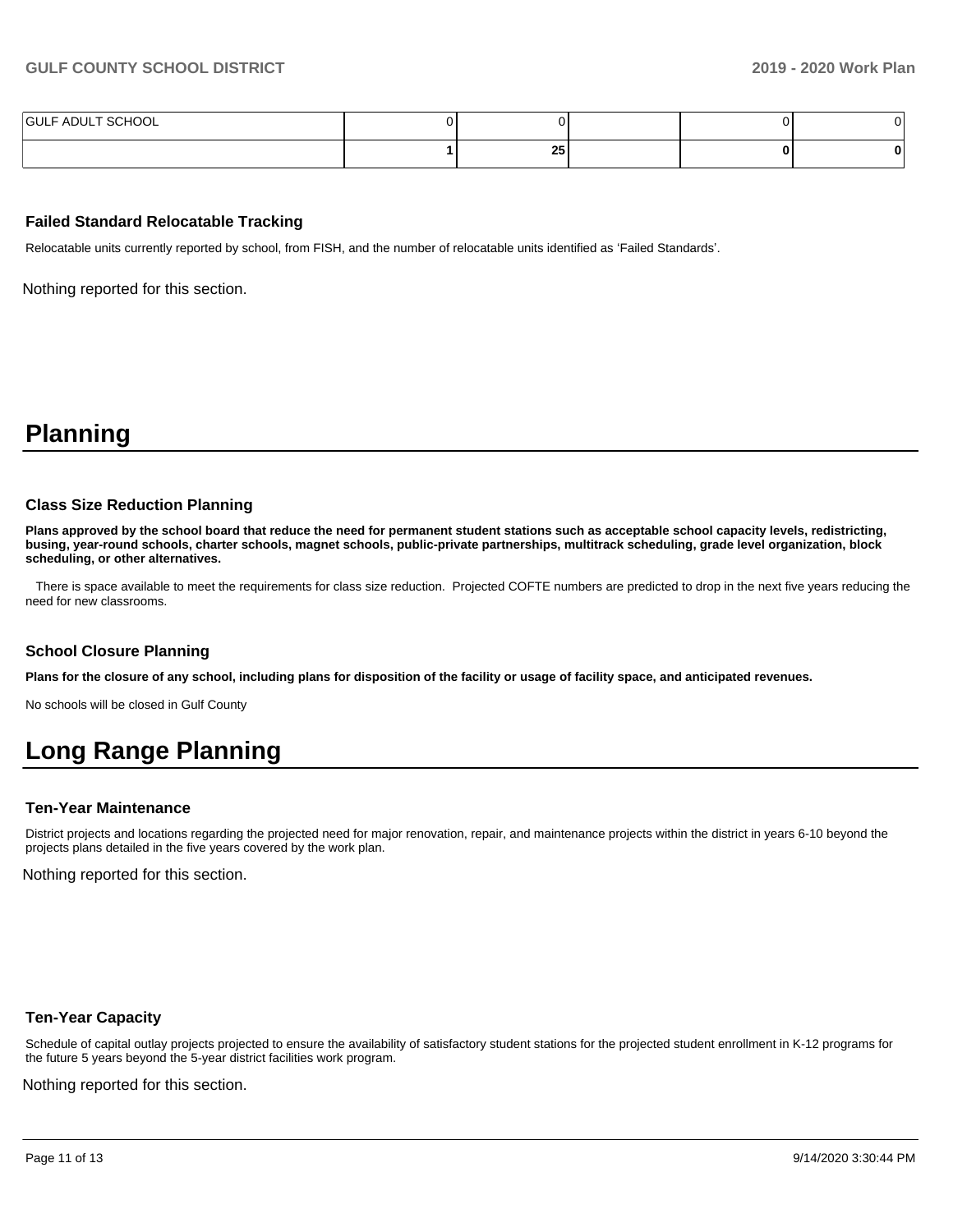### **Ten-Year Planned Utilization**

Schedule of planned capital outlay projects identifying the standard grade groupings, capacities, and planned utilization rates of future educational facilities of the district for both permanent and relocatable facilities.

| <b>Grade Level Projections</b>   | <b>FISH</b><br>Student<br><b>Stations</b> | Actual 2018 -<br><b>2019 FISH</b><br>Capacity | Actual<br>$2018 -$<br>2019<br><b>COFTE</b> | Actual 2018 - 2019<br><b>Utilization</b> | Actual 2019 - 2020 / 2028 - 2029 new<br>Student Capacity to be added/removed | Projected 2028<br><b>2029 COFTE</b> | Projected 2028 -<br>2029 Utilization |
|----------------------------------|-------------------------------------------|-----------------------------------------------|--------------------------------------------|------------------------------------------|------------------------------------------------------------------------------|-------------------------------------|--------------------------------------|
| Elementary - District<br>lTotals | 1,327                                     | 1,327                                         | 1,027.56                                   | 77.47 %                                  |                                                                              | 1.028                               | 77.47 %                              |
| Middle - District Totals         | 1.894                                     | 1.704                                         | 811.46                                     | 47.59 %                                  |                                                                              | 811                                 | 47.59 %                              |
| High - District Totals           |                                           |                                               | 0.00                                       | $0.00\%$                                 |                                                                              |                                     | 0.00%                                |
| Other - ESE, etc                 | 72                                        | 108 <sup>1</sup>                              | 5.37                                       | 4.63%                                    |                                                                              | 51                                  | 4.63 %                               |
|                                  | 3,293                                     | 3,139                                         | 1.844.39                                   | 58.76 %                                  |                                                                              | 1,844                               | 58.74 %                              |

**Combination schools are included with the middle schools for student stations, capacity, COFTE and utilization purposes because these facilities all have a 90% utilization factor. Use this space to explain or define the grade groupings for combination schools.** 

No comments to report.

#### **Ten-Year Infrastructure Planning**

**Proposed Location of Planned New, Remodeled, or New Additions to Facilities in 06 thru 10 out years (Section 28).**

Nothing reported for this section.

Plans for closure of any school, including plans for disposition of the facility or usage of facility space, and anticipated revenues in the 06 thru 10 out **years (Section 29).**

Nothing reported for this section.

#### **Twenty-Year Maintenance**

District projects and locations regarding the projected need for major renovation, repair, and maintenance projects within the district in years 11-20 beyond the projects plans detailed in the five years covered by the work plan.